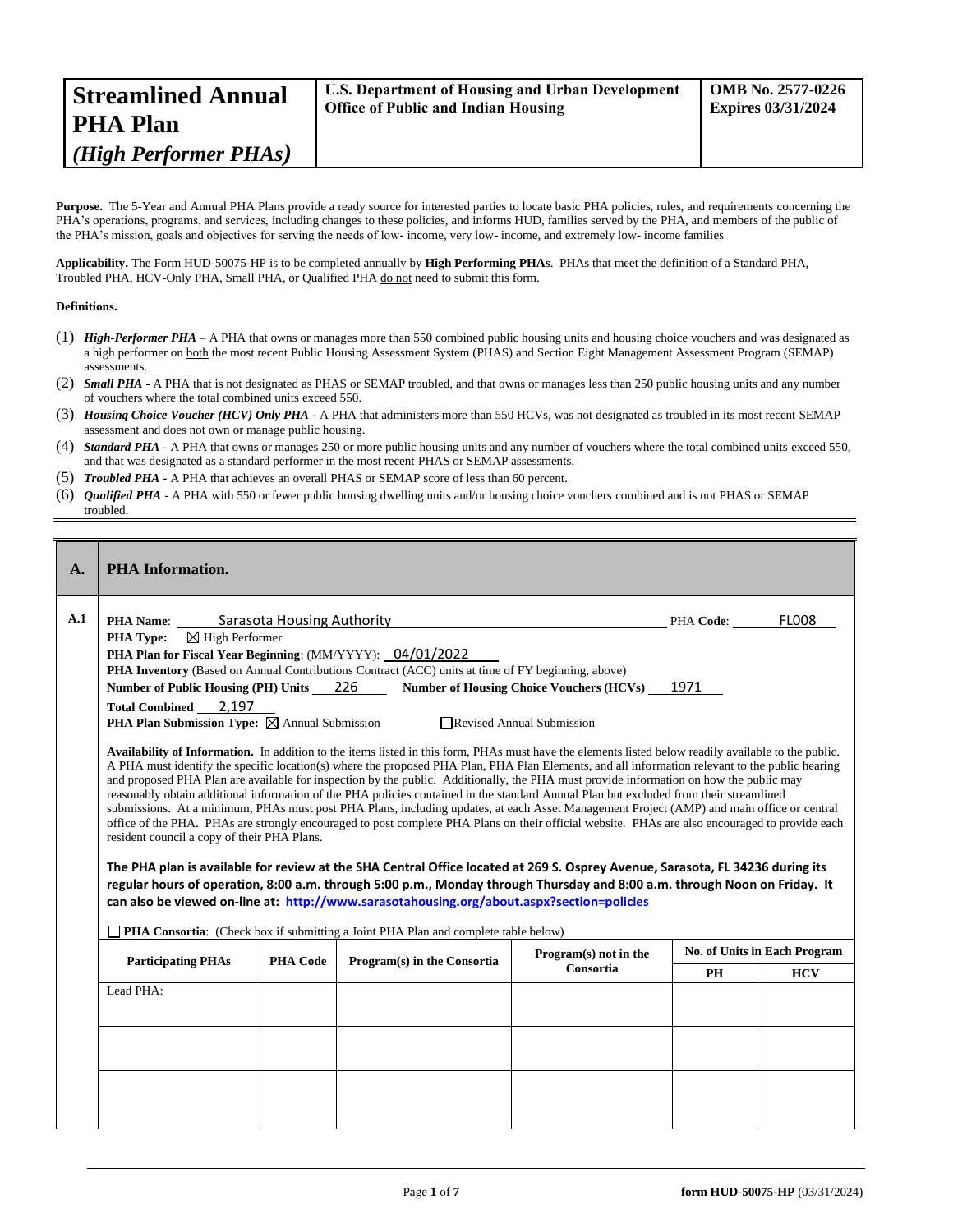| В.  | <b>Plan Elements</b>                                                                                                                                                                                                                                                                                                                                                                                                                                                                                                                                                                                                                                                                                                                                                                                                                                                                                                                                                                                                                                                                                                                                                                                                                                                                                                                                                                                                                                                                                                                                     |
|-----|----------------------------------------------------------------------------------------------------------------------------------------------------------------------------------------------------------------------------------------------------------------------------------------------------------------------------------------------------------------------------------------------------------------------------------------------------------------------------------------------------------------------------------------------------------------------------------------------------------------------------------------------------------------------------------------------------------------------------------------------------------------------------------------------------------------------------------------------------------------------------------------------------------------------------------------------------------------------------------------------------------------------------------------------------------------------------------------------------------------------------------------------------------------------------------------------------------------------------------------------------------------------------------------------------------------------------------------------------------------------------------------------------------------------------------------------------------------------------------------------------------------------------------------------------------|
| B.1 | <b>Revision of Existing PHA Plan Elements.</b>                                                                                                                                                                                                                                                                                                                                                                                                                                                                                                                                                                                                                                                                                                                                                                                                                                                                                                                                                                                                                                                                                                                                                                                                                                                                                                                                                                                                                                                                                                           |
|     | (a) Have the following PHA Plan elements been revised by the PHA since its last <b>Annual PHA Plan</b> submission?                                                                                                                                                                                                                                                                                                                                                                                                                                                                                                                                                                                                                                                                                                                                                                                                                                                                                                                                                                                                                                                                                                                                                                                                                                                                                                                                                                                                                                       |
|     | Y N<br>$\boxtimes$ Statement of Housing Needs and Strategy for Addressing Housing Needs.<br>Deconcentration and Other Policies that Govern Eligibility, Selection, and Admissions.<br>⊠<br>$\boxtimes$ Financial Resources.<br>$\boxtimes$ Rent Determination.<br>$\boxtimes$ Homeownership Programs.<br>$\boxtimes$ Safety and Crime Prevention.<br>$\boxtimes$ Pet Policy.<br>$\boxtimes$ Substantial Deviation.<br>$\blacksquare$<br>$\boxtimes$ Significant Amendment/Modification<br>(b) If the PHA answered yes for any element, describe the revisions for each element below:<br>(c) The PHA must submit its Deconcentration Policy for Field Office Review.                                                                                                                                                                                                                                                                                                                                                                                                                                                                                                                                                                                                                                                                                                                                                                                                                                                                                     |
| B.2 | <b>New Activities.</b>                                                                                                                                                                                                                                                                                                                                                                                                                                                                                                                                                                                                                                                                                                                                                                                                                                                                                                                                                                                                                                                                                                                                                                                                                                                                                                                                                                                                                                                                                                                                   |
|     | (a) Does the PHA intend to undertake any new activities related to the following in the PHA's current Fiscal Year?                                                                                                                                                                                                                                                                                                                                                                                                                                                                                                                                                                                                                                                                                                                                                                                                                                                                                                                                                                                                                                                                                                                                                                                                                                                                                                                                                                                                                                       |
|     | Y N<br>$\boxtimes$ Hope VI or Choice Neighborhoods.<br>l 1<br>Mixed Finance Modernization or Development.<br>⊠<br>$\Box$ Demolition and/or Disposition.<br>□ Conversion of Public Housing to Tenant Based Assistance.<br>⊠ Conversion of Public Housing to Project-Based Rental Assistance or Project-Based Vouchers under RAD.<br>Project Based Vouchers.<br>⊠<br>□ Units with Approved Vacancies for Modernization.<br>⊠<br>$\boxtimes$ Other Capital Grant Programs (i.e., Capital Fund Community Facilities Grants or Emergency Safety and Security Grants).<br>(b) If any of these activities are planned for the current Fiscal Year, describe the activities. For new demolition activities, describe any public<br>housing development or portion thereof, owned by the PHA for which the PHA has applied or will apply for demolition and/or disposition approval<br>under section 18 of the 1937 Act under the separate demolition/disposition approval process. If using Project-Based Vouchers (PBVs), provide the<br>projected number of project-based units and general locations, and describe how project basing would be consistent with the PHA Plan.<br>SHA has received an award of 9% Low Income Housing Tax Credits (LIHTC) for the Courts section of AMP 1, which we will<br>develop in phases. This most recent award will enable SHA to develop 84 new units and we estimate that we will need to<br>relocate and then demolish 36 current ACC units, which was included in SHA's streamlined voluntary conversion application. |
|     | SHA plans to project base an additional 21 units in this first phase of the Courts redevelopment/Amaryllis Park Place II.                                                                                                                                                                                                                                                                                                                                                                                                                                                                                                                                                                                                                                                                                                                                                                                                                                                                                                                                                                                                                                                                                                                                                                                                                                                                                                                                                                                                                                |
|     | HUD has approved SHA's Section 22 application to convert 226 public housing units to Section 8 under the streamlined<br>voluntary conversion program. This conversion will happen in phases, with the 100-unit Courts property (AMP 1) to convert<br>first, then the 26-unit Janie's Garden Phase 3 (AMP 6), and lastly, the 100-unit Bertha Mitchell development (AMP 1).                                                                                                                                                                                                                                                                                                                                                                                                                                                                                                                                                                                                                                                                                                                                                                                                                                                                                                                                                                                                                                                                                                                                                                               |
|     | Under the streamlined voluntary conversion plan, the future use of the 226 remaining ACC units would be as follows:<br>. 100 units known as Bertha Mitchell (part of AMP 000001): these units will be transferred to the Sarasota Housing Funding<br>Corporation (SHFC), which is an instrumentality 501c3 of SHA. The existing 100 units would be owned and managed by SHFC<br>and remain as Section 8 post conversion. If existing residents move out, SHA's intention would be to use project-based<br>vouchers to subsidize all 100 units which will preserve the property as a deeply subsidized property that can house<br>extremely low and very low-income families.<br>. 100 units known as The Courts (part of AMP 000001): these units will be redeveloped using low-income housing tax credits.<br>Current residents would receive tenant protection vouchers and relocate or stay in place until such time as the property is<br>redeveloped.<br>. 26 units known as Janie's Garden 3 (AMP 000006): These units would convert to Section 8. Existing residents would be able                                                                                                                                                                                                                                                                                                                                                                                                                                                                |
|     | to stay or move. If residents move with their TPV, SHA will project base a voucher in the unit to keep all 26 units as<br>subsidized units going forward. No rehab is needed for these units.                                                                                                                                                                                                                                                                                                                                                                                                                                                                                                                                                                                                                                                                                                                                                                                                                                                                                                                                                                                                                                                                                                                                                                                                                                                                                                                                                            |

٦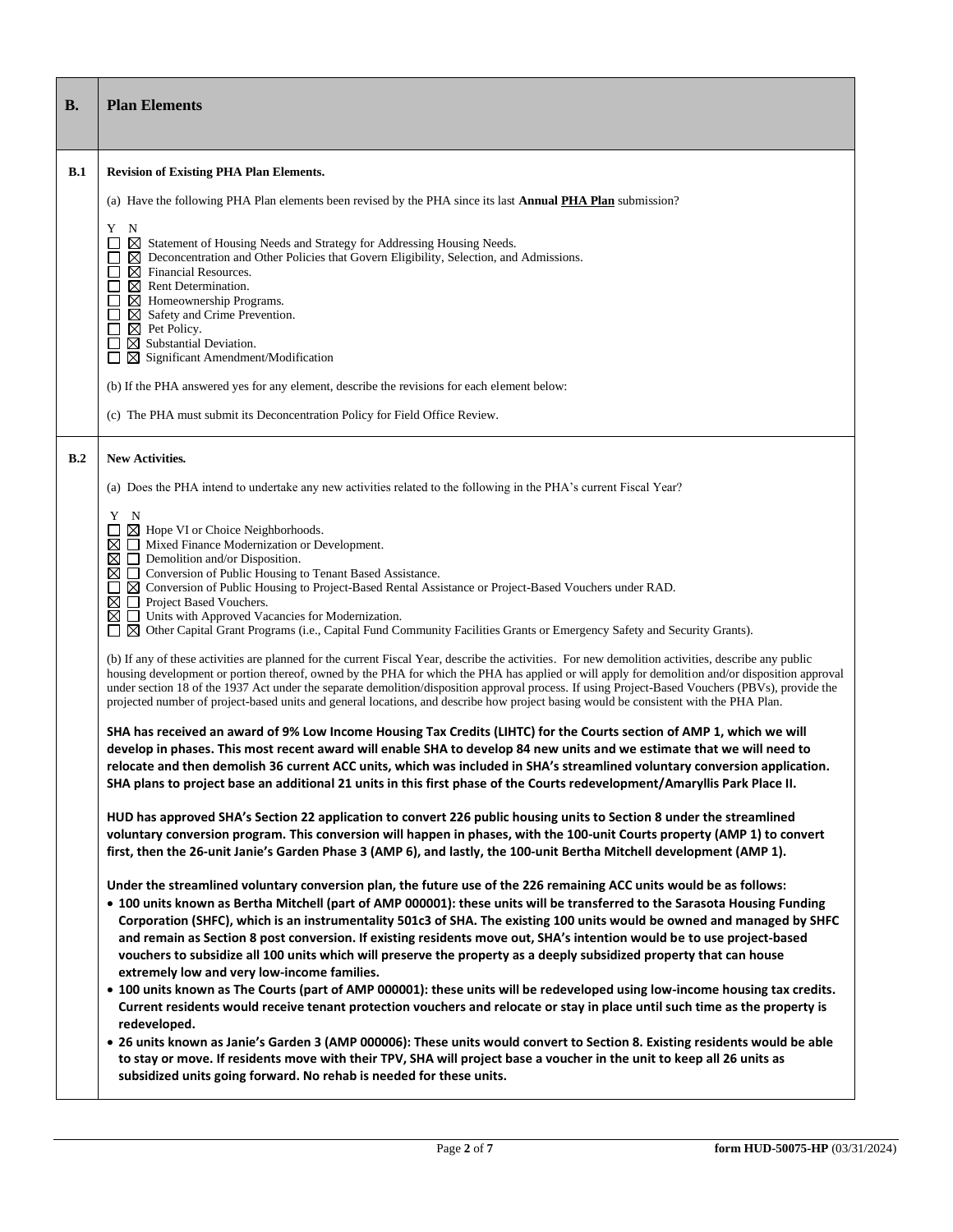| B.3            | Progress Report. Provide a description of the PHA's progress in meeting its Mission and Goals described in the PHA 5-Year Plan.                                                                                                                                                                                                                                                                                                                                                                                                                                                                                                                                                                                                                                                                                                                                                                                         |
|----------------|-------------------------------------------------------------------------------------------------------------------------------------------------------------------------------------------------------------------------------------------------------------------------------------------------------------------------------------------------------------------------------------------------------------------------------------------------------------------------------------------------------------------------------------------------------------------------------------------------------------------------------------------------------------------------------------------------------------------------------------------------------------------------------------------------------------------------------------------------------------------------------------------------------------------------|
|                | SHA continues to make progress on several goals. We continue to serve more families each year, through an increased voucher<br>program as well as increased units in our portfolio of affordable housing. In 2018, SHA applied for and received 9 new VASH<br>vouchers and 25 new Mainstream vouchers. In 2019, SHA received 35 additional Mainstream vouchers. In 2020, SHA received<br>another 75 Mainstream Vouchers. In 2021, SHA received 59 Emergency Housing Vouchers. In 2021, SHA also received 147<br>project-based TPVs for the Jefferson Center in coordination with HUD Miami. Our redevelopments continue to replace<br>obsolete and/or blighted housing and increase housing density which also adds to the affordable housing inventory in our<br>community. Our planned 9% LIHTC redevelopment of Orange Avenue and the Courts (both part of AMP 1) will increase the<br>supply of affordable housing. |
|                | SHA increased accessible housing units with five units at AMP 1/Bertha Mitchell having undergone significant modernization<br>to be fully ADA compliant. SHA is also conducting significant modernization of interiors of vacant units as they turn over in<br><b>Bertha Mitchell.</b>                                                                                                                                                                                                                                                                                                                                                                                                                                                                                                                                                                                                                                  |
|                | We continue to increase efforts to have more of our young residents be able to read at or above grade level by the end of third<br>grade.                                                                                                                                                                                                                                                                                                                                                                                                                                                                                                                                                                                                                                                                                                                                                                               |
| <b>B.4.</b>    | Capital Improvements. Include a reference here to the most recent HUD-approved 5-Year Action Plan in EPIC and the date that it was approved.                                                                                                                                                                                                                                                                                                                                                                                                                                                                                                                                                                                                                                                                                                                                                                            |
|                | See Capital Fund 5-Year Action Plan in EPIC, HUD Form 50075.2, approved by HUD on 03/06/2020 and VICTOR ROCHER on<br>04/20/2020.                                                                                                                                                                                                                                                                                                                                                                                                                                                                                                                                                                                                                                                                                                                                                                                        |
| B.5            | <b>Most Recent Fiscal Year Audit.</b>                                                                                                                                                                                                                                                                                                                                                                                                                                                                                                                                                                                                                                                                                                                                                                                                                                                                                   |
|                | Were there any findings in the most recent FY Audit?<br>(a)                                                                                                                                                                                                                                                                                                                                                                                                                                                                                                                                                                                                                                                                                                                                                                                                                                                             |
|                | Y N<br>$\Box$<br>⊠                                                                                                                                                                                                                                                                                                                                                                                                                                                                                                                                                                                                                                                                                                                                                                                                                                                                                                      |
|                | If yes, please describe:<br>(b)                                                                                                                                                                                                                                                                                                                                                                                                                                                                                                                                                                                                                                                                                                                                                                                                                                                                                         |
|                |                                                                                                                                                                                                                                                                                                                                                                                                                                                                                                                                                                                                                                                                                                                                                                                                                                                                                                                         |
| $\mathbf{C}$ . | Other Document and/or Certification Requirements.                                                                                                                                                                                                                                                                                                                                                                                                                                                                                                                                                                                                                                                                                                                                                                                                                                                                       |
| C.1            | <b>Resident Advisory Board (RAB) Comments.</b>                                                                                                                                                                                                                                                                                                                                                                                                                                                                                                                                                                                                                                                                                                                                                                                                                                                                          |
|                | (a) Did the RAB(s) have comments to the PHA Plan?                                                                                                                                                                                                                                                                                                                                                                                                                                                                                                                                                                                                                                                                                                                                                                                                                                                                       |
|                | Y<br>$\mathbf N$<br>$\boxtimes$<br>□                                                                                                                                                                                                                                                                                                                                                                                                                                                                                                                                                                                                                                                                                                                                                                                                                                                                                    |
|                | (b) If yes, comments must be submitted by the PHA as an attachment to the PHA Plan. PHAs must also include a narrative describing their<br>analysis of the RAB recommendations and the decisions made on these recommendations.                                                                                                                                                                                                                                                                                                                                                                                                                                                                                                                                                                                                                                                                                         |
|                | <b>Certification by State or Local Officials.</b>                                                                                                                                                                                                                                                                                                                                                                                                                                                                                                                                                                                                                                                                                                                                                                                                                                                                       |
| C.2            | Form HUD-50077-SL, Certification by State or Local Officials of PHA Plans Consistency with the Consolidated Plan, must be submitted by the<br>PHA as an electronic attachment to the PHA Plan.                                                                                                                                                                                                                                                                                                                                                                                                                                                                                                                                                                                                                                                                                                                          |
| C.3            | Civil Rights Certification/Certification Listing Policies and Programs that the PHA has Revised since Submission of its Last Annual Plan.                                                                                                                                                                                                                                                                                                                                                                                                                                                                                                                                                                                                                                                                                                                                                                               |
|                | Form 50077-ST-HCV-HP, PHA Certifications of Compliance with PHA Plan, Civil Rights, and Related Laws and Regulations<br>Including PHA Plan Elements that Have Changed must be submitted by the PHA as an electronic attachment to the PHA Plan.                                                                                                                                                                                                                                                                                                                                                                                                                                                                                                                                                                                                                                                                         |
| C.4            | <b>Challenged Elements.</b> If any element of the PHA Plan is challenged, a PHA must include such information as an attachment with a description of<br>any challenges to Plan elements, the source of the challenge, and the PHA's response to the public.                                                                                                                                                                                                                                                                                                                                                                                                                                                                                                                                                                                                                                                             |
|                | Did the public challenge any elements of the Plan?<br>(a)<br>Y N<br>$\square$ $\square$                                                                                                                                                                                                                                                                                                                                                                                                                                                                                                                                                                                                                                                                                                                                                                                                                                 |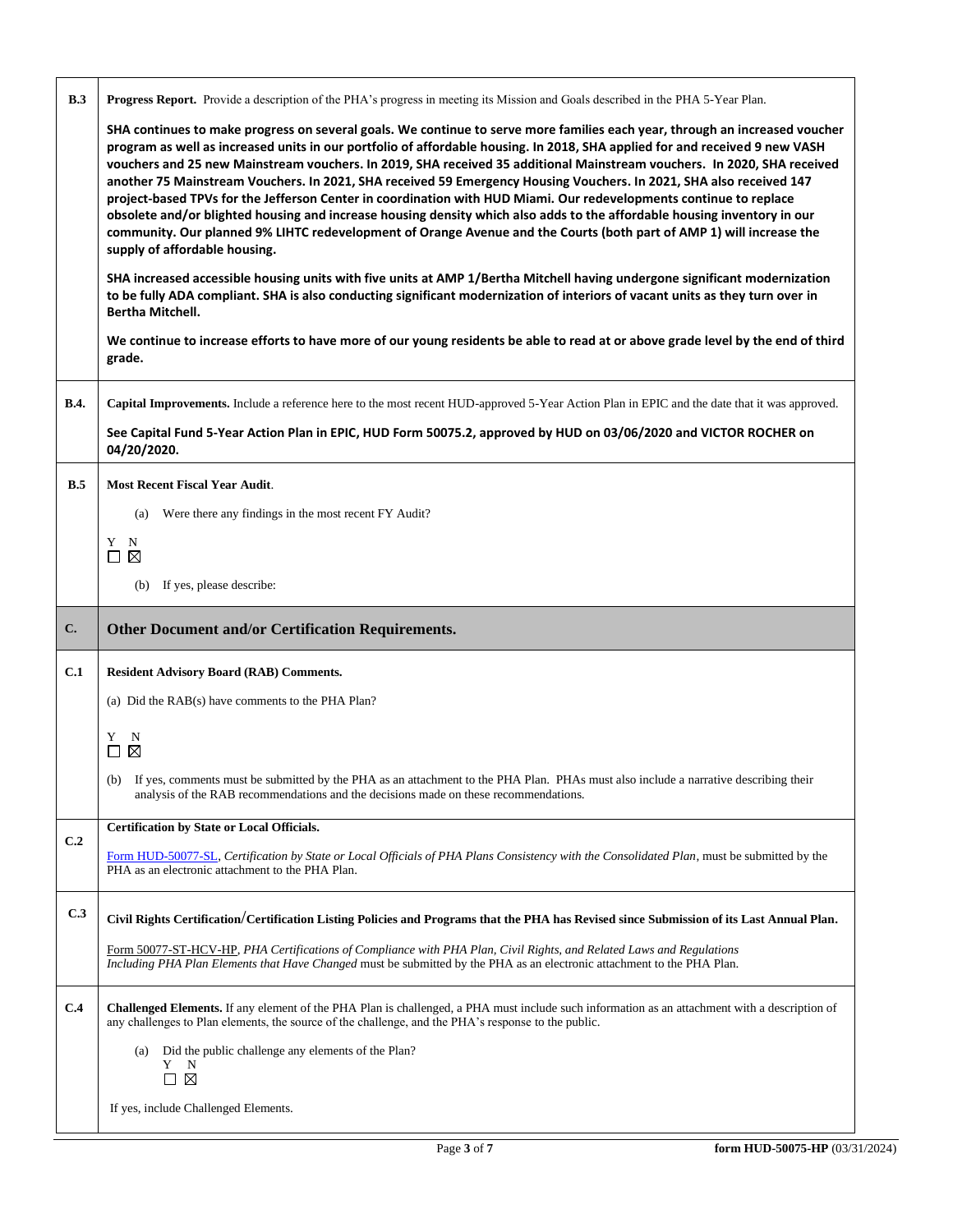| D.  | <b>Affirmatively Furthering Fair Housing (AFFH).</b>                                                                                                                                                                                                                                                                                                                                                                                                                                                                                                                                                                     |
|-----|--------------------------------------------------------------------------------------------------------------------------------------------------------------------------------------------------------------------------------------------------------------------------------------------------------------------------------------------------------------------------------------------------------------------------------------------------------------------------------------------------------------------------------------------------------------------------------------------------------------------------|
|     | <b>Affirmatively Furthering Fair Housing.</b>                                                                                                                                                                                                                                                                                                                                                                                                                                                                                                                                                                            |
| D.1 | Provide a statement of the PHA's strategies and actions to achieve fair housing goals outlined in an accepted Assessment of Fair Housing<br>(AFH) consistent with 24 CFR § 5.154(d)(5). Use the chart provided below. (PHAs should add as many goals as necessary to overcome fair<br>housing issues and contributing factors.) Until such time as the PHA is required to submit an AFH, the PHA is not obligated to complete<br>this chart. The PHA will fulfill, nevertheless, the requirements at 24 CFR § 903.7(o) enacted prior to August 17, 2015. See Instructions for<br>further detail on completing this item. |
|     | <b>Fair Housing Goal:</b>                                                                                                                                                                                                                                                                                                                                                                                                                                                                                                                                                                                                |
|     | Describe fair housing strategies and actions to achieve the goal                                                                                                                                                                                                                                                                                                                                                                                                                                                                                                                                                         |
|     | Improve access to quality early childhood education for public housing residents, through on-site early head start<br>classrooms, on-site after-school homework help with certified teachers, life enrichments summer camps, as well as<br>partnerships with Boys & Girls Club, Girls Inc and the Girl Scouts, to name a few.                                                                                                                                                                                                                                                                                            |
|     |                                                                                                                                                                                                                                                                                                                                                                                                                                                                                                                                                                                                                          |
|     |                                                                                                                                                                                                                                                                                                                                                                                                                                                                                                                                                                                                                          |
|     | <b>Fair Housing Goal:</b>                                                                                                                                                                                                                                                                                                                                                                                                                                                                                                                                                                                                |
|     | Describe fair housing strategies and actions to achieve the goal                                                                                                                                                                                                                                                                                                                                                                                                                                                                                                                                                         |
|     | Increase the homeownership rate among low-income residents: 26 Housing Choice Voucher participants have<br>become homeowners through our voucher homeownership program.                                                                                                                                                                                                                                                                                                                                                                                                                                                  |
|     |                                                                                                                                                                                                                                                                                                                                                                                                                                                                                                                                                                                                                          |
|     |                                                                                                                                                                                                                                                                                                                                                                                                                                                                                                                                                                                                                          |
|     |                                                                                                                                                                                                                                                                                                                                                                                                                                                                                                                                                                                                                          |
|     | <b>Fair Housing Goal:</b>                                                                                                                                                                                                                                                                                                                                                                                                                                                                                                                                                                                                |
|     | Describe fair housing strategies and actions to achieve the goal                                                                                                                                                                                                                                                                                                                                                                                                                                                                                                                                                         |
|     | Deconcentrate poverty: Through redevelopment, SHA is deconcentrating poverty, while revitalizing<br>neighborhoods, increasing the number of affordable units, and guarding against gentrification, while employing<br>local workers, including Section 3 individuals, to help build our new developments.                                                                                                                                                                                                                                                                                                                |
|     |                                                                                                                                                                                                                                                                                                                                                                                                                                                                                                                                                                                                                          |
|     |                                                                                                                                                                                                                                                                                                                                                                                                                                                                                                                                                                                                                          |
|     |                                                                                                                                                                                                                                                                                                                                                                                                                                                                                                                                                                                                                          |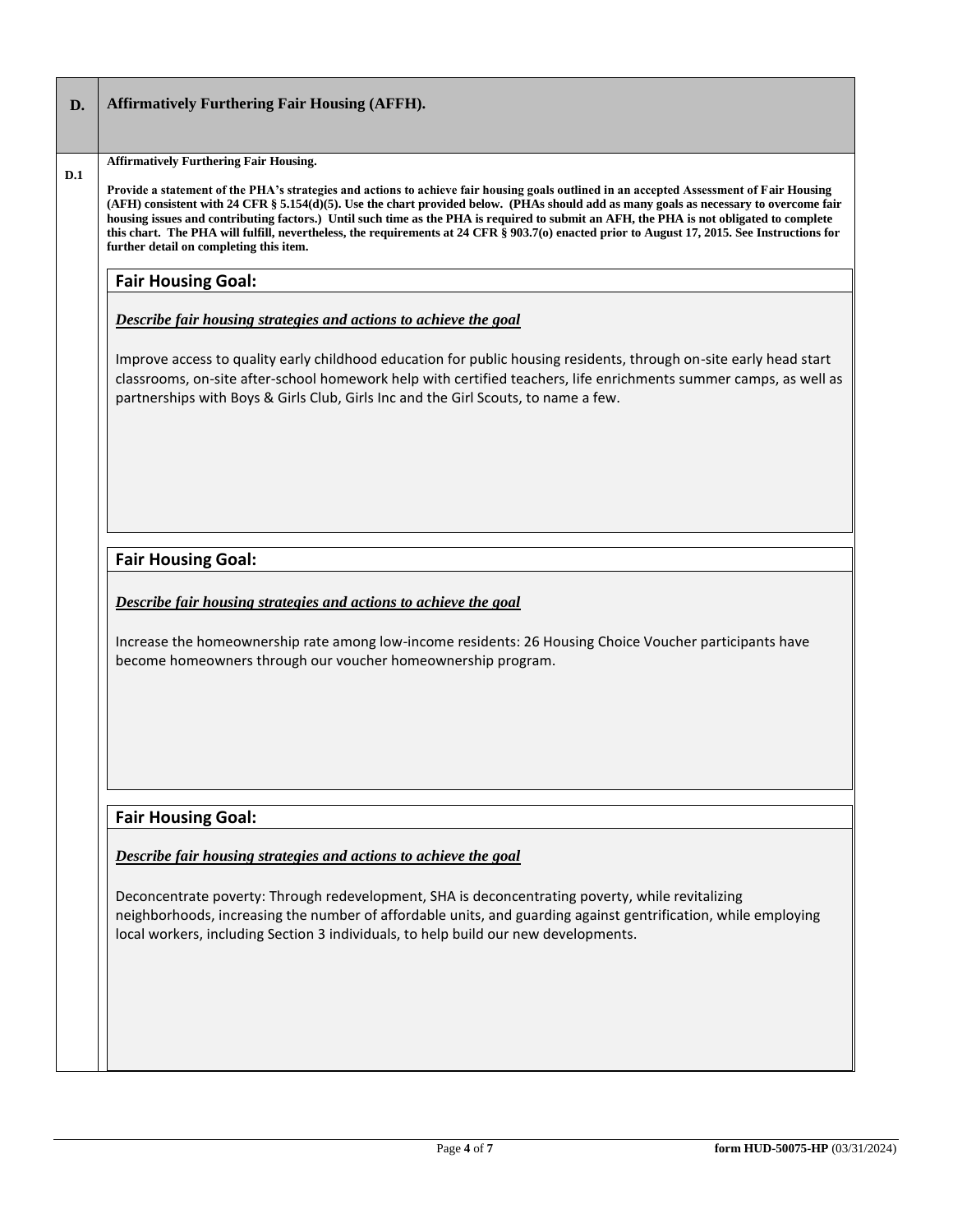# **Instructions for Preparation of Form HUD-50075-HP Annual Plan for High Performing PHAs**

- **PHA Information.** All PHAs must complete this section. (24 CFR §903.4)
	- **A.1** Include the full **PHA Name**, **PHA Code**, **PHA Type**, **PHA Fiscal Year Beginning** (MM/YYYY), **PHA Inventory, Number of Public Housing Units and or Housing Choice Vouchers (HCVs), PHA Plan Submission Type**, and the **Availability of Information**, specific location(s) of all information relevant to the public hearing and proposed PHA Plan. [\(24 CFR §903.23\(4\)\(e\)\)](http://ecfr.gpoaccess.gov/cgi/t/text/text-idx?c=ecfr&sid=13734845220744370804c20da2294a03&rgn=div5&view=text&node=24:4.0.3.1.3&idno=24#24:4.0.3.1.3.2.5.14)

**PHA Consortia**: Check box if submitting a Joint PHA Plan and complete the table. [\(24 CFR §943.128\(a\)\)](http://ecfr.gpoaccess.gov/cgi/t/text/text-idx?c=ecfr&sid=cc31cf1c3a2b84ba4ead75d35d258f67&rgn=div5&view=text&node=24:4.0.3.1.10&idno=24#24:4.0.3.1.10.2.5.7)

#### **B. Plan Elements.**

#### **B.1 Revision of Existing PHA Plan Elements.** PHAs must:

Identify specifically which plan elements listed below that have been revised by the PHA. To specify which elements have been revised, mark the "yes" box. If an element has not been revised, mark "no."

 **Statement of Housing Needs and Strategy for Addressing Housing Needs.** Provide a statement addressing the housing needs of low-income, very low-income and extremely low-income families and a brief description of the PHA's strategy for addressing the housing needs of families who reside in the jurisdiction served by the PHA and other families who are on the public housing and Section 8 tenant-based assistance waiting lists. The statement must identify the housing needs of (i) families with incomes below 30 percent of area median income (extremely low-income); (ii) elderly families (iii) households with individuals with disabilities, and households of various races and ethnic groups residing in the jurisdiction or on the public housing and Section 8 tenant-based assistance waiting lists based on information provided by the applicable Consolidated Plan, information provided by HUD, and other generally available data. The statement of housing needs shall be based on information provided by the applicable Consolidated Plan, information provided by HUD, and generally available data. The identification of housing needs must address issues of affordability, supply, quality, accessibility, size of units, and location. Once the PHA has submitted an Assessment of Fair Housing (AFH), which includes an assessment of disproportionate housing needs in accordance with 24 CFR  $\S$ 5.154(d)(2)(iv), information on households with individuals with disabilities and households of various races and ethnic groups residing in the jurisdiction or on the waiting lists no longer needs to be included in the Statement of Housing Needs and Strategy for Addressing Housing Needs. (24 CFR §903.7(a).

The identification of housing needs must address issues of affordability, supply, quality, accessibility, size of units, and location.  $(24 \text{ CFR } $903.7(a)(2)(i))$ Provide a description of the ways in which the PHA intends, to the maximum extent practicable, to address those housing needs in the upcoming year and the PHA's reasons for choosing its strategy.  $(24 \text{ CFR } \frac{8903.7(a)(2)(ii)}{i})$ 

□ **Deconcentration and Other Policies that Govern Eligibility, Selection and Admissions**. Describe the PHA's admissions policy for deconcentration of poverty and income mixing of lower-income families in public housing. The Deconcentration Policy must describe the PHA's policy for bringing higher income tenants into lower income developments and lower income tenants into higher income developments. The deconcentration requirements apply to general occupancy and family public housing developments. Refer to 24 CFR §903.2(b)(2) for developments not subject to deconcentration of poverty and income mixing requirements. [24 CFR §903.7\(b\)](http://ecfr.gpoaccess.gov/cgi/t/text/text-idx?c=ecfr&sid=b44bf19bef93dd31287608d2c687e271&rgn=div5&view=text&node=24:4.0.3.1.3&idno=24#24:4.0.3.1.3.2.5.5) Describe the PHA's procedures for maintaining waiting lists for admission to public housing and address any site-based waiting lists[. 24 CFR §903.7\(b\)](http://ecfr.gpoaccess.gov/cgi/t/text/text-idx?c=ecfr&sid=b44bf19bef93dd31287608d2c687e271&rgn=div5&view=text&node=24:4.0.3.1.3&idno=24#24:4.0.3.1.3.2.5.5) A statement of the PHA's policies that govern resident or tenant eligibility, selection and admission including admission preferences for both public housing and HCV. [\(24 CFR §903.7\(b\)](http://ecfr.gpoaccess.gov/cgi/t/text/text-idx?c=ecfr&sid=b44bf19bef93dd31287608d2c687e271&rgn=div5&view=text&node=24:4.0.3.1.3&idno=24#24:4.0.3.1.3.2.5.5) Describe the unit assignment policies for public housing. [24 CFR §903.7\(b\)](http://ecfr.gpoaccess.gov/cgi/t/text/text-idx?c=ecfr&sid=b44bf19bef93dd31287608d2c687e271&rgn=div5&view=text&node=24:4.0.3.1.3&idno=24#24:4.0.3.1.3.2.5.5)

 **Financial Resources.** A statement of financial resources, including a listing by general categories, of the PHA's anticipated resources, such as PHA operating, capital and other anticipated Federal resources available to the PHA, as well as tenant rents and other income available to support public housing or tenant-based assistance. The statement also should include the non-Federal sources of funds supporting each Federal program, and state the planned use for the resources. [\(24 CFR §903.7\(c\)](http://ecfr.gpoaccess.gov/cgi/t/text/text-idx?c=ecfr&sid=b44bf19bef93dd31287608d2c687e271&rgn=div5&view=text&node=24:4.0.3.1.3&idno=24)

■ **Rent Determination.** A statement of the policies of the PHA governing rents charged for public housing and HCV dwelling units, including applicable public housing flat rents, minimum rents, voucher family rent contributions, and payment standard policies. [\(24 CFR §903.7\(d\)](http://ecfr.gpoaccess.gov/cgi/t/text/text-idx?c=ecfr&sid=b44bf19bef93dd31287608d2c687e271&rgn=div5&view=text&node=24:4.0.3.1.3&idno=24#24:4.0.3.1.3.2.5.5)

 **Homeownership Programs**. A description of any homeownership programs (including project number and unit count) administered by the agency or for which the PHA has applied or will apply for approval. For years in which the PHA's 5-Year PHA Plan is also due, this information must be included only to the extent that the PHA participates in homeownership programs under section 8(y) of the 1937 Act.  $(24 \text{ CFR } §903.7(k)$  and 24 CFR §903.12(b).

 **Safety and Crime Prevention (VAWA).** A description of: **1)** Any activities, services, or programs provided or offered by an agency, either directly or in partnership with other service providers, to child or adult victims of domestic violence, dating violence, sexual assault, or stalking; **2)** Any activities, services, or programs provided or offered by a PHA that helps child and adult victims of domestic violence, dating violence, sexual assault, or stalking, to obtain or maintain housing; and **3)** Any activities, services, or programs provided or offered by a public housing agency to prevent domestic violence, dating violence, sexual assault, and stalking, or to enhance victim safety in assisted families.  $(24 \text{ CFR } \text{\textless} 903.7(m)(5))$ 

**Pet Policy.** Describe the PHA's policies and requirements pertaining to the ownership of pets in public housing. [\(24 CFR §903.7\(n\)\)](http://ecfr.gpoaccess.gov/cgi/t/text/text-idx?c=ecfr&sid=13734845220744370804c20da2294a03&rgn=div5&view=text&node=24:4.0.3.1.3&idno=24#24:4.0.3.1.3.2.5.5)

**Substantial Deviation.** PHA must provide its criteria for determining a "substantial deviation" to its 5-Year Plan. (24 CFR §903.7(r)(2)(i)

 **Significant Amendment/Modification**. PHA must provide its criteria for determining a "Significant Amendment or Modification" to its 5-Year and Annual Plan. For modifications resulting from the Rental Assistance Demonstration (RAD) program, refer to the 'Sample PHA Plan Amendment' found in Notice PIH-2012-32 REV-3, successor RAD Implementation Notices, or other RAD Notices.

If any boxes are marked "yes", describe the revision(s) to those element(s) in the space provided.

PHAs must submit a Deconcentration Policy for Field Office review. For additional guidance on what a PHA must do to deconcentrate poverty in its development and comply with fair housing requirements, se[e 24 CFR 903.2.](http://ecfr.gpoaccess.gov/cgi/t/text/text-idx?c=ecfr&sid=31b6a8e6f1110b36cc115eb6e4d5e3b4&rgn=div5&view=text&node=24:4.0.3.1.3&idno=24#24:4.0.3.1.3.1.5.2) [\(24 CFR §903.23\(b\)\)](http://ecfr.gpoaccess.gov/cgi/t/text/text-idx?c=ecfr&sid=13734845220744370804c20da2294a03&rgn=div5&view=text&node=24:4.0.3.1.3&idno=24#24:4.0.3.1.3.2.5.9)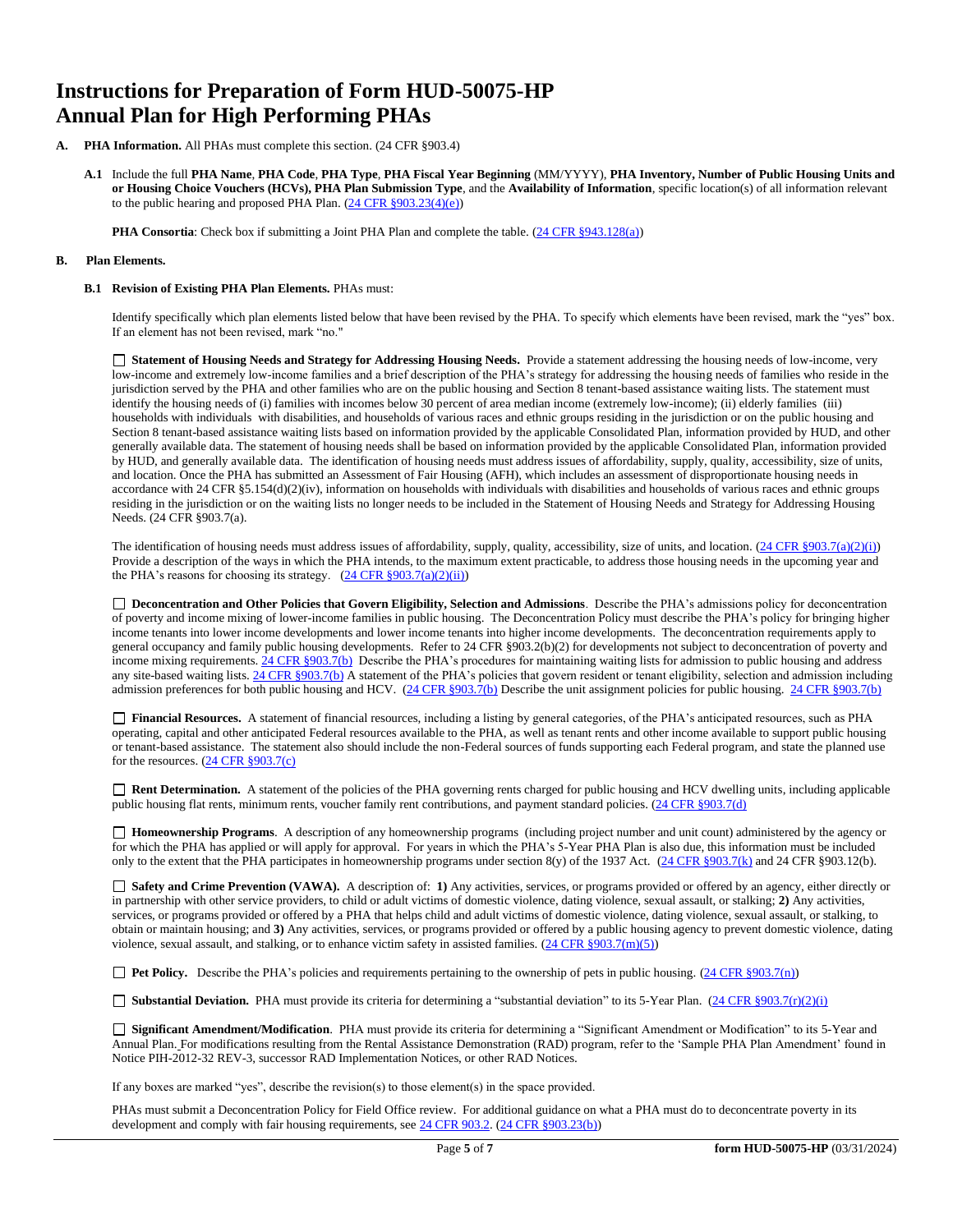**B.2** New Activities. If the PHA intends to undertake any new activities related to these elements or discretionary policies in the current Fiscal Year, mark "yes" for those elements, and describe the activities to be undertaken in the space provided. If the PHA does not plan to undertake these activities, mark "no."

□ **HOPE VI.** 1) A description of any housing (including project name, number (if known) and unit count) for which the PHA will apply for HOPE VI; and 2) A timetable for the submission of applications or proposals. The application and approval process for Hope VI is a separate process. See guidance on

HUD's website at[: https://www.hud.gov/program\\_offices/public\\_indian\\_housing/programs/ph/hope6](https://www.hud.gov/program_offices/public_indian_housing/programs/ph/hope6) . [\(Notice PIH 2011-47\)](http://www.hud.gov/offices/adm/hudclips/notices/pih/07pihnotices.cfm)

 **Mixed Finance Modernization or Development. 1)** A description of any housing (including name, project number (if known) and unit count) for which the PHA will apply for Mixed Finance Modernization or Development; and **2)** A timetable for the submission of applications or proposals. The application and approval process for Mixed Finance Modernization or Development is a separate process. See guidance on HUD's website at: [https://www.hud.gov/program\\_offices/public\\_indian\\_housing/programs/ph/hope6/mfph#4](https://www.hud.gov/program_offices/public_indian_housing/programs/ph/hope6/mfph#4)

 **Demolition and/or Disposition.** With respect to public housing only, describe any public housing development(s), or portion of a public housing development projects, owned by the PHA and subject to ACCs (including project number and unit numbers [or addresses]), and the number of affected units along with their sizes and accessibility features) for which the PHA will apply or is currently pending for demolition or disposition approval under section 18 of the 1937 Act (42 U.S.C. 1437p); and (2) A timetable for the demolition or disposition. This statement must be submitted to the extent that approved and/or pending demolition and/or disposition has changed as described in the PHA's last Annual and/or 5-Year PHA Plan submission. The application and approval process for demolition and/or disposition is a separate process. Approval of the PHA Plan does not constitute approval of these activities. See guidance on HUD's website at: [http://www.hud.gov/offices/pih/centers/sac/demo\\_dispo/index.cfm.](http://www.hud.gov/offices/pih/centers/sac/demo_dispo/index.cfm) [\(24 CFR §903.7\(h\)\)](http://ecfr.gpoaccess.gov/cgi/t/text/text-idx?c=ecfr&sid=13734845220744370804c20da2294a03&rgn=div5&view=text&node=24:4.0.3.1.3&idno=24#24:4.0.3.1.3.2.5.5)

**Conversion of Public Housing under the Voluntary or Mandatory Conversion programs.** Describe any public housing building(s) (including project number and unit count) owned by the PHA that the PHA is required to convert or plans to voluntarily convert to tenant-based assistance; **2)** An analysis of the projects or buildings required to be converted; and **3)** A statement of the amount of assistance received to be used for rental assistance or other housing assistance in connection with such conversion. See guidance on HUD's website at:

<http://www.hud.gov/offices/pih/centers/sac/conversion.cfm>. [\(24 CFR §903.7\(j\)\)](http://ecfr.gpoaccess.gov/cgi/t/text/text-idx?c=ecfr&sid=13734845220744370804c20da2294a03&rgn=div5&view=text&node=24:4.0.3.1.3&idno=24#24:4.0.3.1.3.2.5.5)

**Conversion of Public Housing under the Rental Assistance Demonstration (RAD) program.** Describe any public housing building(s) (including project number and unit count) owned by the PHA that the PHA plans to voluntarily convert to Project-Based Assistance or Project-Based Vouchers under RAD. See additional guidance on HUD's website at: [Notice PIH 2012-32](http://portal.hud.gov/hudportal/HUD?src=/program_offices/administration/hudclips/notices/pih/12pihnotices) REV-3, successor RAD Implementation Notices, and other RAD notices.

□ **Project-Based Vouchers.** Describe any plans to use HCVs for new project-based vouchers. [\(24 CFR §983.57\(b\)\(1\)\)](http://ecfr.gpoaccess.gov/cgi/t/text/text-idx?c=ecfr&sid=b44bf19bef93dd31287608d2c687e271&rgn=div5&view=text&node=24:4.0.3.1.24&idno=24#24:4.0.3.1.24.2.41.7) If using project-based vouchers, provide the projected number of project-based units and general locations and describe how project-basing would be consistent with the PHA Plan.

 **Units with Approved Vacancies for Modernization.** The PHA must include a statement related to units with approved vacancies that are undergoing modernization in accordance wit[h 24 CFR §990.145\(a\)\(1\).](http://www.ecfr.gov/cgi-bin/retrieveECFR?gp=1&SID=861f819542172e8e9912b8c1348ee120&ty=HTML&h=L&n=24y4.0.3.1.23&r=PART)

**Other Capital Grant Programs** (i.e., Capital Fund Community Facilities Grants or Emergency Safety and Security Grants).

- **B.3 Progress Report.** For all Annual Plans following submission of the first Annual Plan, a PHA must include a brief statement of the PHA's progress in meeting the mission and goals described in the 5-Year PHA Plan.  $(24 \text{ CFR } \frac{8903.7(r)(1)}{r})$
- **B.4** Capital Improvements. PHAs that receive funding from the Capital Fund Program (CFP) must complete this section. [\(24 CFR §903.7 \(g\)\)](http://ecfr.gpoaccess.gov/cgi/t/text/text-idx?c=ecfr&sid=0885bb33f96a064e6519e07d66d87fd6&rgn=div5&view=text&node=24:4.0.3.1.3&idno=24#24:4.0.3.1.3.2.5.5). To comply with this requirement, the PHA must reference the most recent HUD approved Capital Fund 5 Year Action Plan in EPIC and the date that it was approved. PHAs can reference the form by including the following language in the Capital Improvement section of the appropriate Annual or Streamlined PHA Plan Template: "See Capital Fund 5 Year Action Plan in EPIC approved by HUD on XX/XX/XXXX."
- **B.5 Most Recent Fiscal Year Audit.** If the results of the most recent fiscal year audit for the PHA included any findings, mark "yes" and describe those findings in the space provided.  $(24 \text{ CFR } \S 903.7(p))$

## **C. Other Document and/or Certification Requirements**

- **C.1 Resident Advisory Board (RAB) comments**. If the RAB had comments on the annual plan, mark "yes," submit the comments as an attachment to the Plan and describe the analysis of the comments and the PHA's decision made on these recommendations. [\(24 CFR §903.13\(c\),](http://ecfr.gpoaccess.gov/cgi/t/text/text-idx?c=ecfr&sid=13734845220744370804c20da2294a03&rgn=div5&view=text&node=24:4.0.3.1.3&idno=24#24:4.0.3.1.3.2.5.9) [24 CFR §903.19\)](http://ecfr.gpoaccess.gov/cgi/t/text/text-idx?c=ecfr&sid=f41eb312b1425d2a95a2478fde61e11f&rgn=div5&view=text&node=24:4.0.3.1.3&idno=24#24:4.0.3.1.3.2.5.12)
- **C.2 Certification by State of Local Officials.** Form HUD-50077-SL, *Certification by State or Local Officials of PHA Plans Consistency with the Consolidated Plan*, must be submitted by the PHA as an electronic attachment to the PHA Plan. [\(24 CFR §903.15\)](http://ecfr.gpoaccess.gov/cgi/t/text/text-idx?c=ecfr&sid=929855241bbc0873ac4be47579a4d2bf&rgn=div5&view=text&node=24:4.0.3.1.3&idno=24#24:4.0.3.1.3.2.5.10). Note: A PHA may request to change its fiscal year to better coordinate its planning with planning done under the Consolidated Plan process by State or local officials as applicable.
- **C.**3 **Civil Rights Certification/ Certification Listing Policies and Programs that the PHA has Revised since Submission of its Last Annual Plan.** Provide a certification that the following plan elements have been revised, provided to the RAB for comment before implementation, approved by the PHA board, and made available for review and inspection by the public. This requirement is satisfied by completing and submitting form HUD-50077 ST-HCV-HP, *PHA Certifications of Compliance with PHA Plan, Civil Rights, and Related Laws and Regulations Including PHA Plan Elements that Have Changed*. Form HUD-50077-ST-HCV-HP, *PHA Certifications of Compliance with PHA Plan, Civil Rights, and Related Laws and Regulations Including PHA Plan Elements that Have Changed* must be submitted by the PHA as an electronic attachment to the PHA Plan. This includes all certifications relating to Civil Rights and related regulations. A PHA will be considered in compliance with the certification requirement to affirmatively further fair housing if the PHA fulfills the requirements of §§ 903.7(o)(1) and 903.15(d) and: (i) examines its programs or proposed programs; (ii) identifies any fair housing issues and contributing factors within those programs, in accordance with 24 CFR 5.154; or 24 CFR 5.160(a)(3) as applicable (iii) specifies actions and strategies designed to address contributing factors, related fair housing issues, and goals in the applicable Assessment of Fair Housing consistent with 24 CFR 5.154 in a reasonable manner in view of the resources available; (iv) works with jurisdictions to implement any of the jurisdiction's initiatives to affirmatively further fair housing that require the PHA's involvement; (v) operates programs in a manner consistent with any applicable consolidated plan under 24 CFR part 91, and with any order or agreement, to comply with the authorities specified in paragraph (o)(1) of this section; (vi) complies with any contribution or consultation requirement with respect to any applicable AFH, in accordance with 24 CFR 5.150 through 5.180; (vii) maintains records reflecting these analyses, actions, and the results of these actions; and (viii) takes steps acceptable to HUD to remedy known fair housing or civil rights violations. impediments to fair housing choice within those programs; addresses those impediments in a reasonable fashion in view of the resources available; works with the local jurisdiction to implement any of the jurisdiction's initiatives to affirmatively further fair housing; and assures that the annual plan is consistent with any applicable Consolidated Plan for its jurisdiction. (24 CFR §903.7(o)).